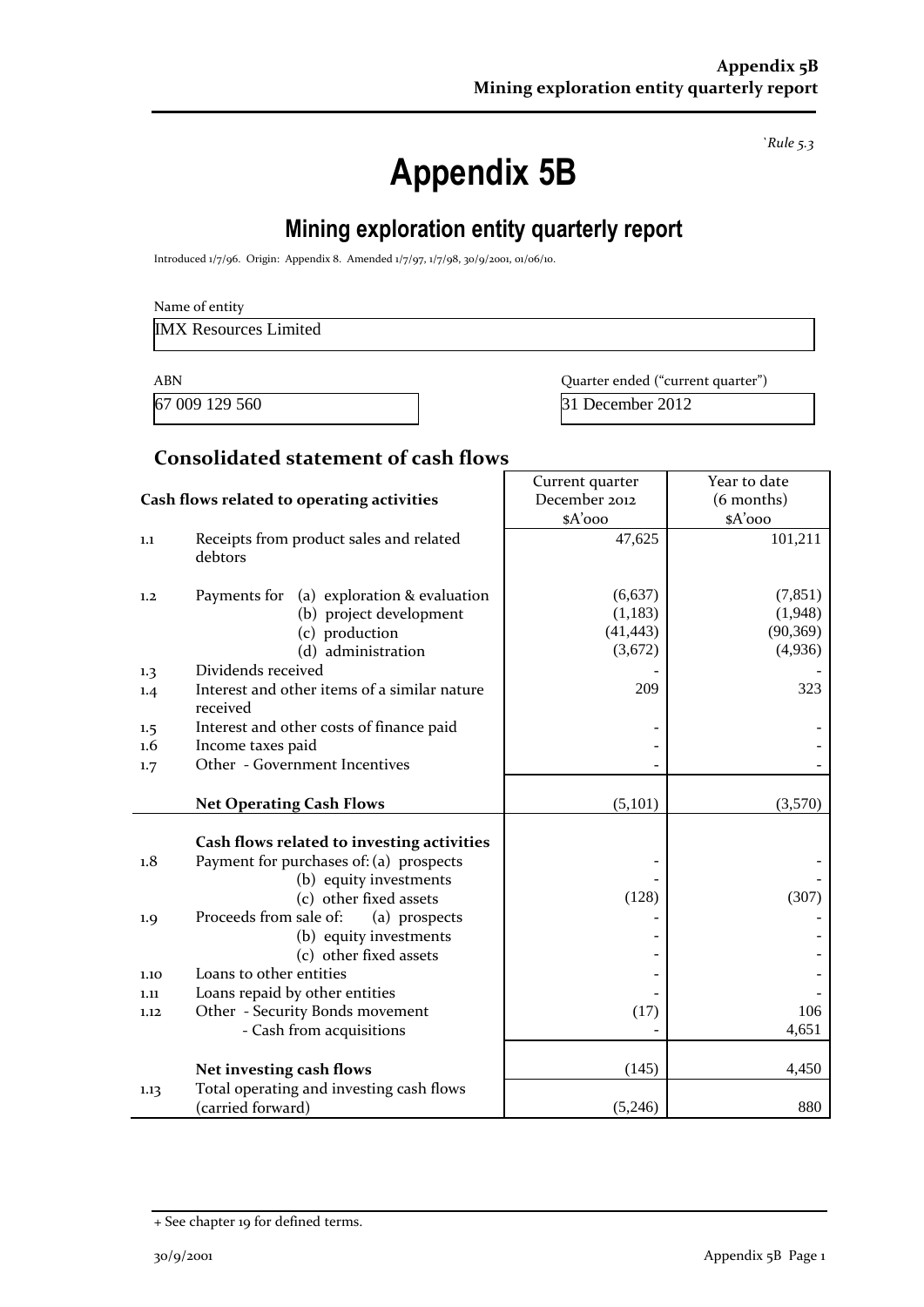| 1.13 | Total operating and investing cash flows      |          |         |
|------|-----------------------------------------------|----------|---------|
|      | (brought forward)                             | (5,246)  | 880     |
|      |                                               |          |         |
|      | Cash flows related to financing activities    |          |         |
| 1.14 | Proceeds from issues of shares, options, etc. | 3,440    | 3,440   |
| 1.15 | Proceeds from sale of forfeited shares        |          |         |
| 1.16 | Proceeds from borrowings                      |          |         |
| 1.17 | Repayment of borrowings                       | (4,225)  | (8,225) |
| 1.18 | Dividends paid                                |          |         |
| 1.19 | Other (provide details if material)           |          |         |
|      | - Hedging settlements                         |          |         |
|      | - Finance costs                               | (323)    | (775)   |
|      | Net financing cash flows                      | (1,108)  | (5,560) |
|      |                                               |          |         |
|      | Net increase (decrease) in cash held          | (6, 354) | (4,680) |
|      |                                               |          |         |
| 1.20 | Cash at beginning of quarter/year to date     | 19,180   | 17,506  |
| 1,21 | Exchange rate adjustments to item 1.20        |          |         |
| 1.22 | Cash at end of quarter                        | 12,826   | 12,826  |

### **Payments to directors of the entity and associates of the directors Payments to related entities of the entity and associates of the related entities**

|      |                                                                  | Current quarter<br>$A'$ 000 |     |
|------|------------------------------------------------------------------|-----------------------------|-----|
| 1,23 | Aggregate amount of payments to the parties included in item 1.2 |                             | 203 |
| 1.24 | Aggregate amount of loans to the parties included in item 1.10   |                             |     |

1.25 Explanation necessary for an understanding of the transactions 1.2 (d) for the quarter included change of control payments of \$1,114k and various other transaction costs of \$2,107k (YTD \$2,731k). These relate to the acquisition of Continental Nickel Ltd that was completed in September 2012.

#### **Non-cash financing and investing activities**

2.1 Details of financing and investing transactions which have had a material effect on consolidated assets and liabilities but did not involve cash flows

2.2 Details of outlays made by other entities to establish or increase their share in projects in which the reporting entity has an interest

<sup>+</sup> See chapter 19 for defined terms.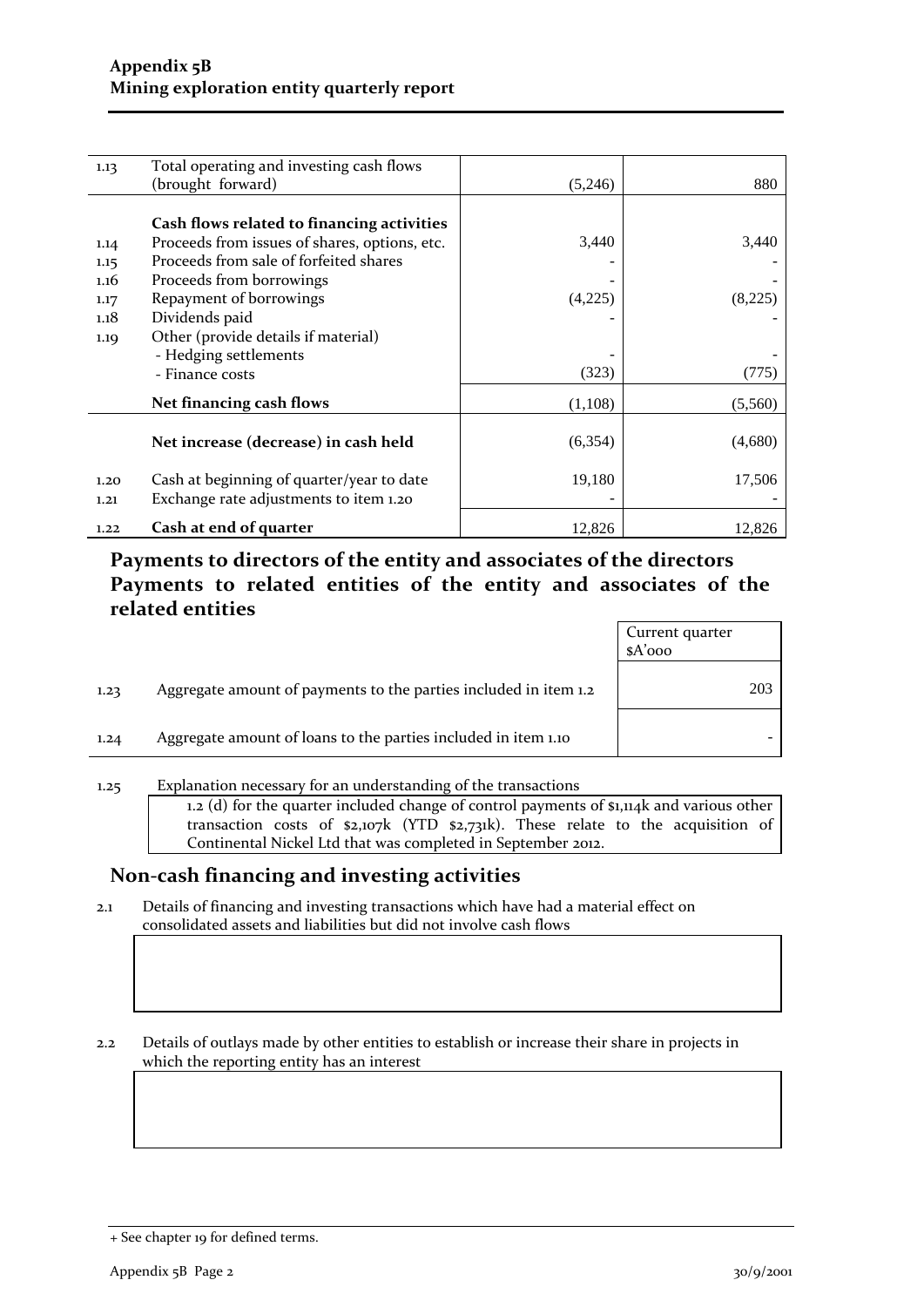### **Financing facilities available**

3.2 Credit standby arrangements

3.1 Loan facilities

Add notes as necessary for an understanding of the position

| osition. |                  |             |
|----------|------------------|-------------|
|          | Amount available | Amount used |
|          | $A'$ ooo         | $A'$ ooo    |
|          | 15,000           |             |
|          |                  |             |

#### **Estimated cash outflows for next quarter**

|     |                            | $A'$ 000 |
|-----|----------------------------|----------|
| 4.1 | Exploration and evaluation | 1,671    |
| 4.2 | Development - Ntaka Hill   | 672      |
|     | - Mt Woods Magnetite       | 58       |
| 4.3 | Production                 | 42,926   |
| 4.4 | Administration             | 3,861    |
|     | <b>Total</b>               | 49,188   |

### **Reconciliation of cash**

| Reconciliation of cash at the end of the quarter (as<br>shown in the consolidated statement of cash flows)<br>to the related items in the accounts is as follows. |                          | Current quarter<br>$A'$ 000 | Previous quarter<br>$A'$ 000 |
|-------------------------------------------------------------------------------------------------------------------------------------------------------------------|--------------------------|-----------------------------|------------------------------|
| 5.1                                                                                                                                                               | Cash on hand and at bank |                             |                              |
| 5.2                                                                                                                                                               | Deposits at call         | 12,825                      | 19,179                       |
| 5.3                                                                                                                                                               | Bank overdraft           |                             |                              |
| 5.4                                                                                                                                                               | Other (provide details)  |                             |                              |
| Total: cash at end of quarter (item 1.22)                                                                                                                         |                          | 12,826                      | 19,180                       |

<sup>+</sup> See chapter 19 for defined terms.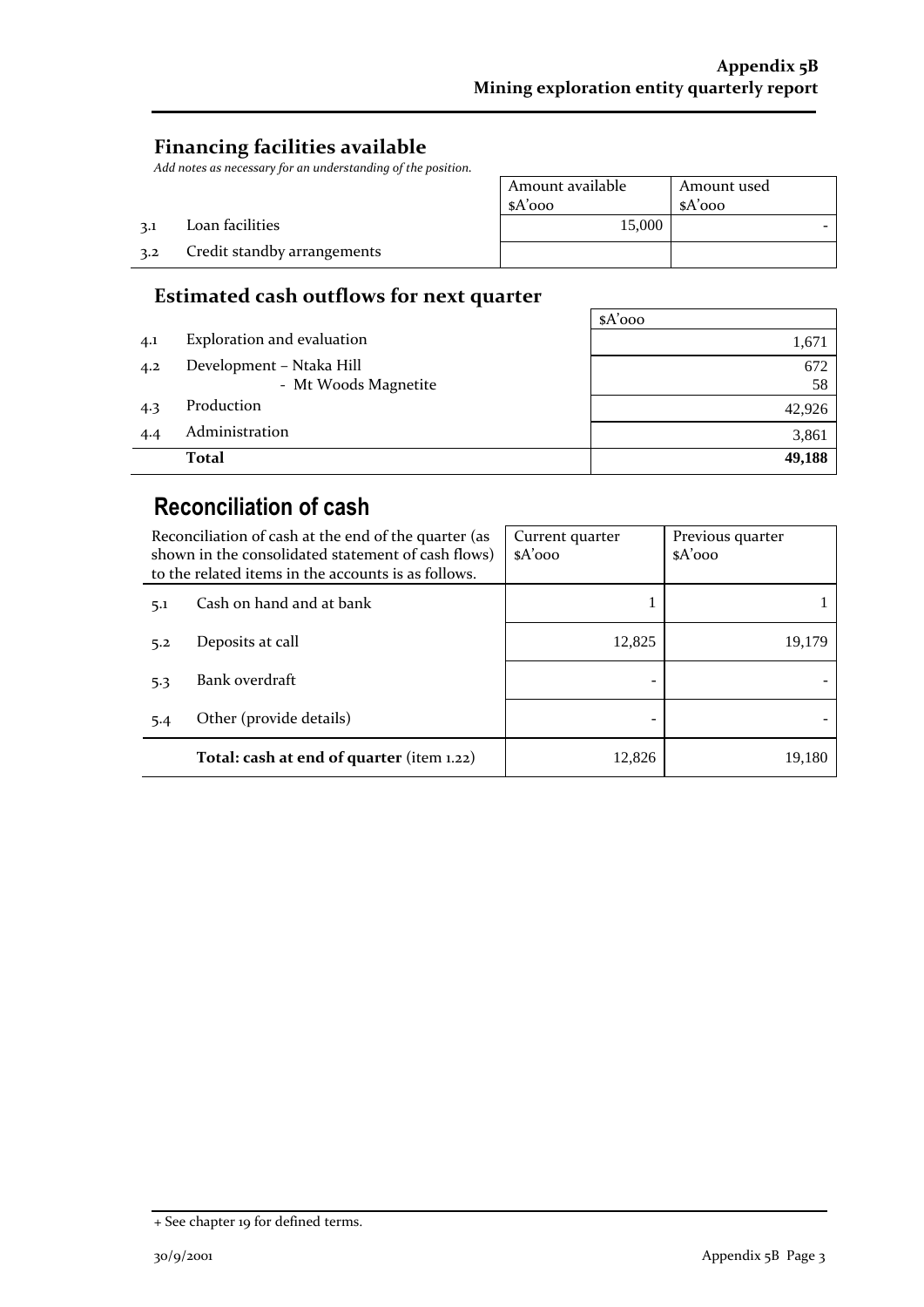|     |                                              | Tenement reference       | Nature of interest<br>(note (2)) | Interest at<br>beginning | Interest at<br>end of |
|-----|----------------------------------------------|--------------------------|----------------------------------|--------------------------|-----------------------|
|     |                                              |                          |                                  | of quarter               | quarter               |
|     |                                              |                          |                                  |                          |                       |
| 6.1 | Interests in mining                          | PL2377/2003 <sup>1</sup> |                                  | 100%                     | 0%                    |
|     | tenements relinquished,<br>reduced or lapsed | PL3860/2005 <sup>1</sup> |                                  | 100%                     | 0%                    |
|     |                                              | PL6073/2009              |                                  | 100%                     | 100%                  |
|     |                                              | PL6149/2009              |                                  | 100%                     | 100%                  |
|     |                                              | PL5978/2009              |                                  | 100%                     | 100%                  |
|     |                                              | PL6158/2009              |                                  | 100%                     | 100%                  |
|     |                                              | PL5971/2009              |                                  | 100%                     | 100%                  |
|     |                                              | PL4306/2006 <sup>2</sup> |                                  | 100%                     | 0%                    |
|     |                                              | PL6153/2009              |                                  | 100%                     | 100%                  |
|     |                                              | PL6148/2009              |                                  | 100%                     | 100%                  |
|     |                                              | PL6161/2009              |                                  | 100%                     | 100%                  |
|     |                                              | PL6181/2009 <sup>3</sup> |                                  | 100%                     | 0%                    |
|     |                                              | PL6154/2009              |                                  | 100%                     | 100%                  |
|     |                                              | PL6156/2009              |                                  | 100%                     | 100%                  |
| 6.2 | Interests in mining                          | PL8628/2012 <sup>4</sup> |                                  | 0%                       | 100%                  |
|     | tenements acquired or                        | PL8627/2012 <sup>4</sup> |                                  | 0%                       | 100%                  |
|     | increased                                    | PL8625/2012 <sup>4</sup> |                                  | 0%                       | 100%                  |
|     |                                              | PL8626/2012 <sup>4</sup> |                                  | 0%                       | 100%                  |
|     |                                              |                          |                                  |                          |                       |

### **Changes in interests in mining tenements**

1. Expiry of tenements located at Mibango

2. Expiry of tenement located at Nachingwea

3. Lapse of tenement located on game reserve at Nachingwea

4. New tenements located at Nachingwea

<sup>+</sup> See chapter 19 for defined terms.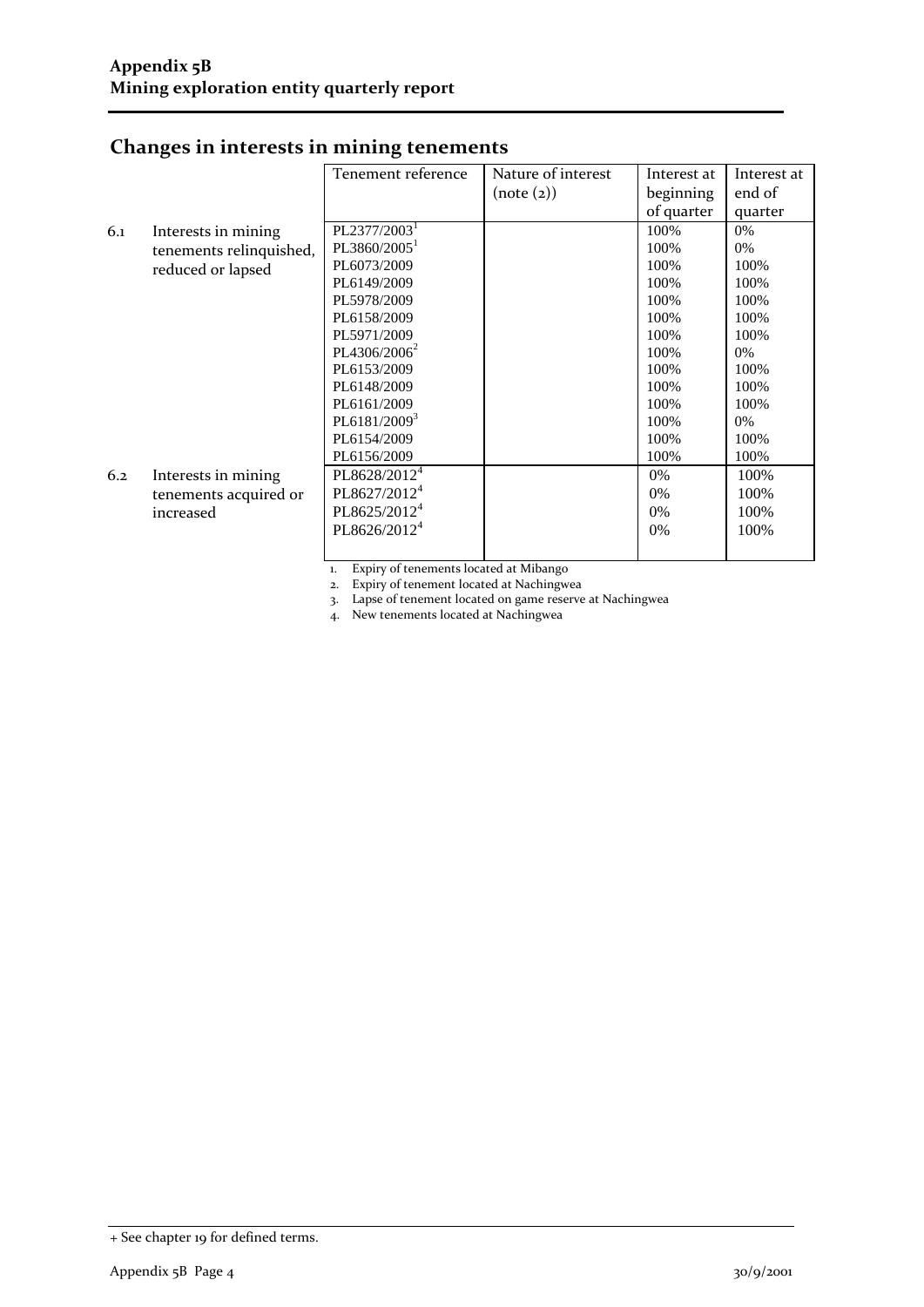### **Issued and quoted securities at end of current quarter**

*Description includes rate of interest and any redemption or conversion rights together with prices and dates.*

|     |                                                                                                                                   | Total number  | Number        | Issue price per                  | Amount paid up                       |
|-----|-----------------------------------------------------------------------------------------------------------------------------------|---------------|---------------|----------------------------------|--------------------------------------|
|     |                                                                                                                                   |               | quoted        | security (see<br>note 3) (cents) | per security (see<br>note 3) (cents) |
| 7.1 | <sup>+</sup> securities<br>Preference<br>(description)                                                                            |               |               |                                  |                                      |
| 7.2 | Changes during quarter<br>(a) Increases through issues<br>(b) Decreases through<br>returns of capital, buy-<br>backs, redemptions |               |               |                                  |                                      |
| 7.3 | <sup>+</sup> Ordinary securities                                                                                                  | 396, 349, 145 | 396, 349, 145 |                                  |                                      |
| 7.4 | Changes during quarter<br>(a) Increases through issues<br>(b) Decreases through<br>returns of capital, buy-backs                  | 33,909,000    |               |                                  |                                      |
|     |                                                                                                                                   |               |               |                                  |                                      |
|     |                                                                                                                                   |               |               |                                  |                                      |
|     |                                                                                                                                   |               |               |                                  |                                      |
|     |                                                                                                                                   |               |               |                                  |                                      |
|     |                                                                                                                                   |               |               |                                  |                                      |
|     |                                                                                                                                   |               |               |                                  |                                      |
|     |                                                                                                                                   |               |               |                                  |                                      |
|     |                                                                                                                                   |               |               |                                  |                                      |
|     |                                                                                                                                   |               |               |                                  |                                      |
|     |                                                                                                                                   |               |               |                                  |                                      |
|     |                                                                                                                                   |               |               |                                  |                                      |
|     |                                                                                                                                   |               |               |                                  |                                      |
|     |                                                                                                                                   |               |               |                                  |                                      |
|     |                                                                                                                                   |               |               |                                  |                                      |
|     |                                                                                                                                   |               |               |                                  |                                      |

<sup>+</sup> See chapter 19 for defined terms.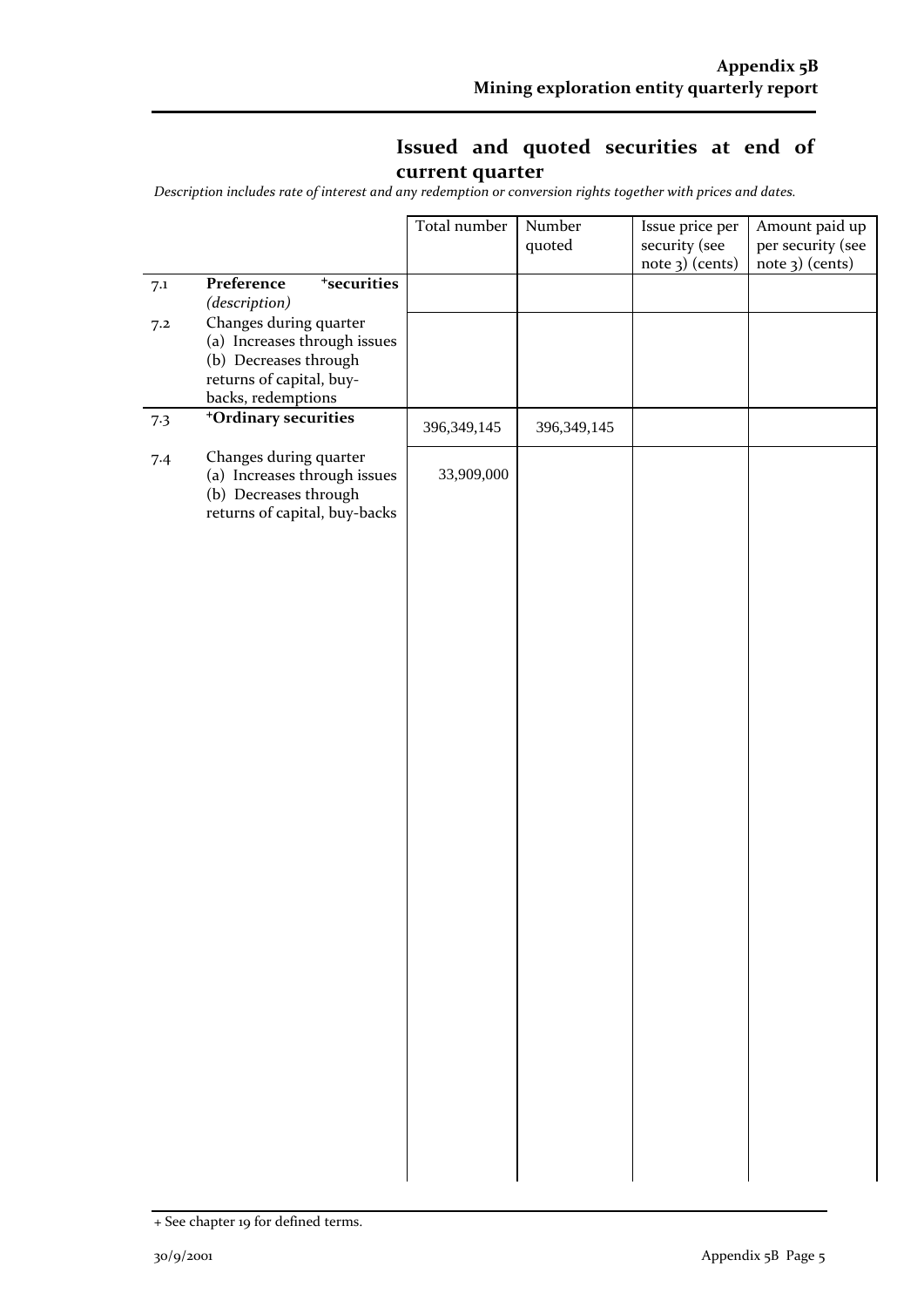#### **Appendix 5B Mining exploration entity quarterly report**

|      | <sup>+</sup> Convertible debt   |           |                       |                       |
|------|---------------------------------|-----------|-----------------------|-----------------------|
| 7.5  |                                 |           |                       |                       |
|      | securities (description)        |           |                       |                       |
| 7.6  | Changes during quarter          |           |                       |                       |
|      | (a) Increases through issues    |           |                       |                       |
|      | (b) Decreases through           |           |                       |                       |
|      | securities matured,             |           |                       |                       |
|      | converted                       |           |                       |                       |
| 7.7  | <b>Options</b> (description and |           | Exercise price        | Expiry date           |
|      | conversion factor)              | 200,000   | 56 cents              | 25.06.13              |
|      |                                 | 150,000   | 49 cents              | 29.07.14              |
|      |                                 | 500,000   | 52 cents              | 03.11.13              |
|      |                                 | 550,000   | 56.8 cents            | 03.11.13              |
|      |                                 | 200,000   | 39 cents              | 26.10.14              |
|      |                                 | 75,000    | 39 cents              | 06.11.14              |
|      |                                 | 1,390,000 | 41 cents              | 26.08.15              |
|      |                                 | 985,000   | 45 cents              | 14.11.15              |
|      |                                 | 1,050,000 | 49 cents              | 14.11.15              |
|      |                                 | 50,000    | 57 cents              | 05.05.16              |
|      |                                 | 250,000   | 43 cents              | 07.08.16              |
|      |                                 | 100,000   | 32 cents              | 12.01.17              |
|      |                                 | 3,200,000 | 27 cents              | 23.08.17              |
|      |                                 | 125,000   | 62 cents              | 12.02.13              |
|      |                                 | 177,500   | 58 cents              | 13.05.13              |
|      |                                 | 75,000    | 40 cents              | 30.10.13              |
|      |                                 | 182,500   | 26 cents              | 10.09.14              |
|      |                                 | 205,000   | 16 cents              | 27.05.15              |
|      |                                 | 425,000   | 45 cents              | 07.03.16              |
|      |                                 | 150,000   | 37 cents              | 13.06.16              |
|      |                                 | 750,000   | 35 cents              | 27.06.16              |
|      |                                 | 250,000   | 26 cents              | 04.11.16              |
|      |                                 | 832,500   | 24 cents              | 12.03.17              |
|      |                                 | 450,000   | 16 cents              | 15.08.17              |
| 7.8  | Issued during quarter           | 2,000,000 | Various<br>as         |                       |
|      |                                 | unlisted  | announced<br>to       |                       |
|      |                                 | options   | <b>ASX</b>            |                       |
|      |                                 |           |                       |                       |
| 7.9  | <b>Exercised during quarter</b> | Nil       |                       |                       |
|      | Expired during quarter          | 3,300,000 | Various               | Various               |
| 7.10 |                                 |           | as<br>announced<br>to | as<br>announced<br>to |
|      |                                 |           | <b>ASX</b>            | <b>ASX</b>            |
|      |                                 |           |                       |                       |
| 7.11 | <b>Debentures</b>               |           |                       |                       |
|      | (totals only)                   |           |                       |                       |
| 7.12 | <b>Unsecured notes (totals</b>  |           |                       |                       |
|      | only)                           |           |                       |                       |
|      |                                 |           |                       |                       |

<sup>+</sup> See chapter 19 for defined terms.